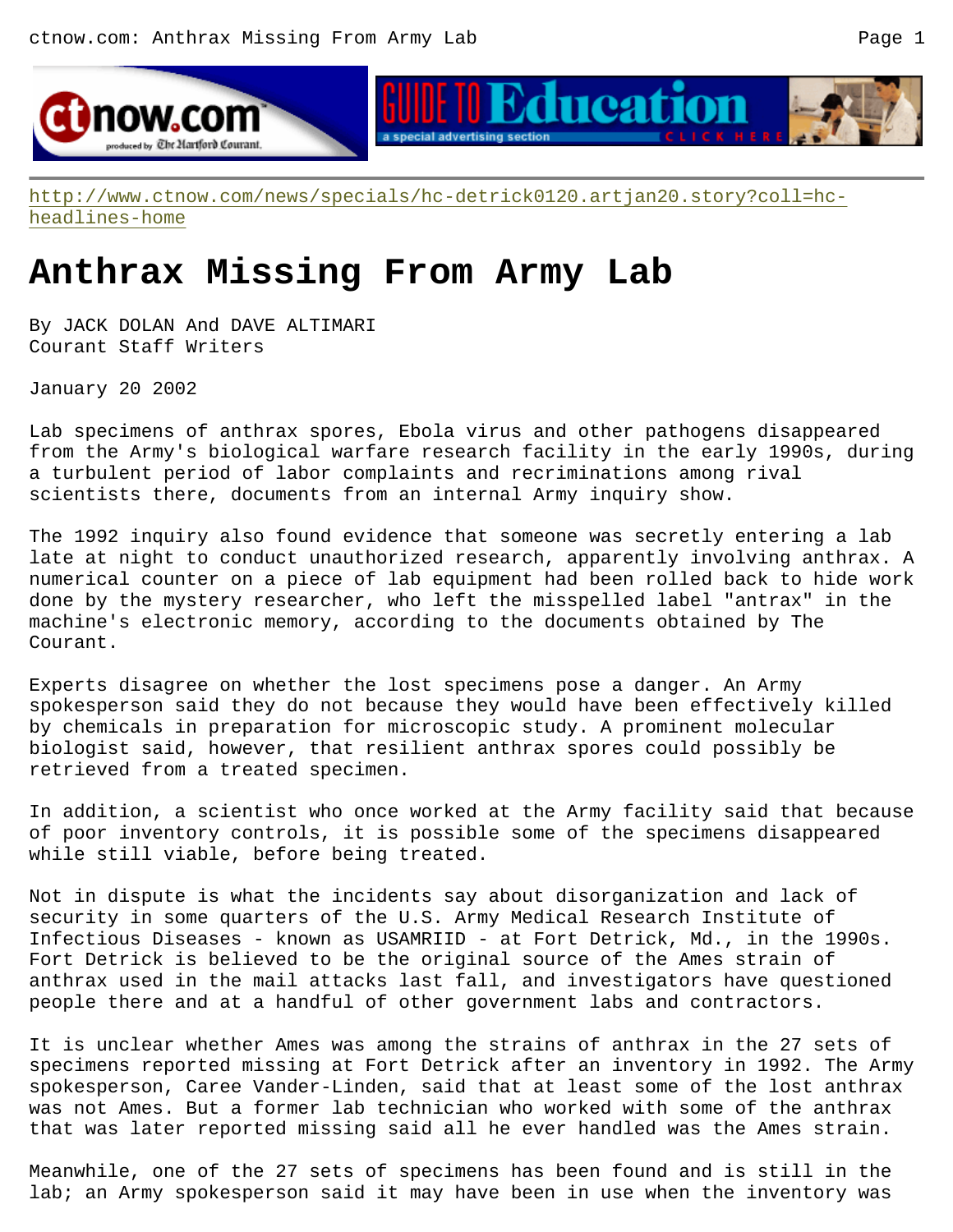## ctnow.com: Anthrax Missing From Army Lab Page 2

taken. The fate of the rest, some containing samples no larger than a pencil point, remains unclear. In addition to anthrax and Ebola, the specimens included hanta virus, simian AIDS virus and two that were labeled "unknown" an Army euphemism for classified research whose subject was secret.

A former commander of the lab said in an interview he did not believe any of the missing specimens were ever found. Vander-Linden said last week that in addition to the one complete specimen set, some samples from several others were later located, but she could not provide a fuller accounting because of incomplete records regarding the disposal of specimens.

"In January of 2002, it's hard to say how many of those were missing in February of 1991," said Vander-Linden, adding that it's likely some were simply thrown out with the trash.

Discoveries of lost specimens and unauthorized research coincided with an Army inquiry into allegations of "improper conduct" at Fort Detrick's experimental pathology branch in 1992. The inquiry did not substantiate the specific charges of mismanagement by a handful of officers.

But a review of hundreds of pages of interview transcripts, signed statements and internal memos related to the inquiry portrays a climate charged with bitter personal rivalries over credit for research, as well as allegations of sexual and ethnic harassment. The recriminations and unhappiness ultimately became a factor in the departures of at least five frustrated Fort Detrick scientists.

In interviews with The Courant last month, two of the former scientists said that as recently as 1997, when they left, controls at Fort Detrick were so lax it wouldn't have been hard for someone with security clearance for its handful of labs to smuggle out biological specimens.

## **Lost Samples**

The 27 specimens were reported missing in February 1992, after a new officer, Lt. Col. Michael Langford, took command of what was viewed by Fort Detrick brass as a dysfunctional pathology lab. Langford, who no longer works at Fort Detrick, said he ordered an inventory after he recognized there was "little or no organization" and "little or no accountability" in the lab.

"I knew we had to basically tighten up what I thought was a very lax and unorganized system," he said in an interview last week.

A factor in Langford's decision to order an inventory was his suspicion - never proven - that someone in the lab had been tampering with records of specimens to conceal unauthorized research. As he explained later to Army investigators, he asked a lab technician, Charles Brown, to "make a list of everything that was missing."

"It turned out that there was quite a bit of stuff that was unaccounted for, which only verifies that there needs to be some kind of accountability down there," Langford told investigators, according to a transcript of his April 1992 interview.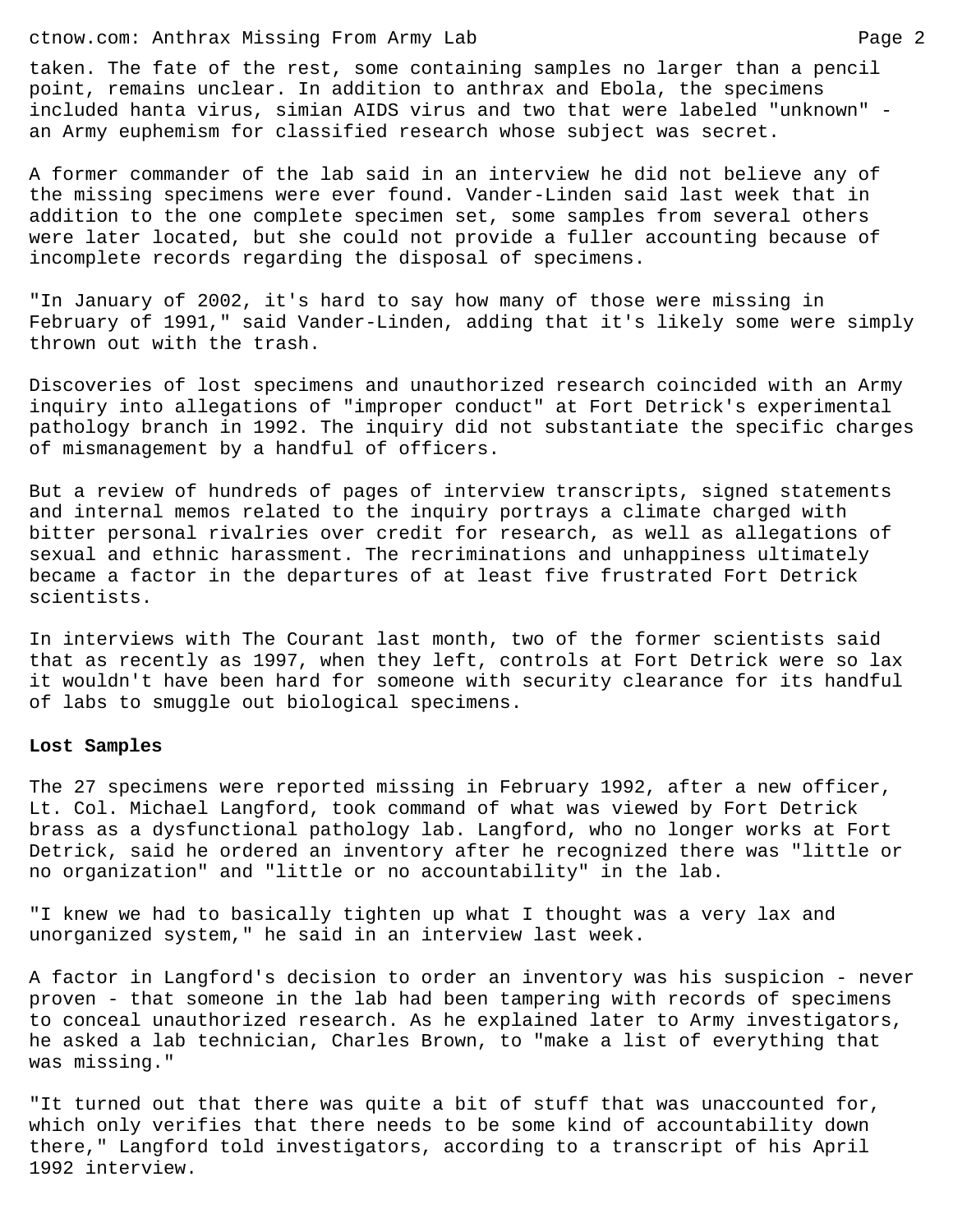ctnow.com: Anthrax Missing From Army Lab Page 3

Brown - whose inventory was limited to specimens logged into the lab during the 1991 calendar year - detailed his findings in a two-page memo to Langford, in which he lamented the loss of the items "due to their immediate and future value to the pathology division and USAMRIID."

Many of the specimens were tiny samples of tissue taken from the dead bodies of lab animals infected with deadly diseases during vaccine research. Standard procedure for the pathology lab would be to soak the samples in a formaldehydelike fixative and embed them in a hard resin or paraffin, in preparation for study under an electron microscope.

Some samples, particularly viruses, are also irradiated with gamma rays before they are handled by the pathology lab.

Whether all of the lost samples went through this treatment process is unclear. Vander-Linden said the samples had to have been rendered inert if they were being worked on in the pathology lab.

But Dr. Ayaad Assaad, a former Fort Detrick scientist who had extensive dealings with the lab, said that because some samples were received at the lab while still alive - with the expectation they would be treated before being worked on - it is possible some became missing before treatment. A phony "log slip" could then have been entered into the lab computer, making it appear they had been processed and logged.

In fact, Army investigators appear to have wondered if some of the anthrax specimens reported missing had ever really been logged in. When an investigator produced a log slip and asked Langford if "these exist or [are they] just made up on a data entry form," Langford replied that he didn't know.

Assuming a specimen was chemically treated and embedded for microscopic study, Vander-Linden and several scientists interviewed said it would be impossible to recover a viable pathogen from them. Brown, who did the inventory for Langford and has since left Fort Detrick, said in an interview that the specimens he worked on in the lab "were completely inert."

"You could spread them on a sandwich," he said.

But Dr. Barbara Hatch Rosenberg, a molecular biologist at the State University of New York who is investigating the recent anthrax attacks for the Federation of American Scientists, said she would not rule out the possibility that anthrax in spore form could survive the chemical-fixative process.

"You'd have to grind it up and hope that some of the spores survived," Rosenberg said. "It would be a mess.

"It seems to me that it would be an unnecessarily difficult task. Anybody who had access to those labs could probably get something more useful."

Rosenberg's analysis of the anthrax attacks, which has been widely reported, concludes that the culprit is probably a government insider, possibly someone from Fort Detrick. The Army facility manufactured anthrax before biological weapons were banned in 1969, and it has experimented with the Ames strain for defensive research since the early 1980s.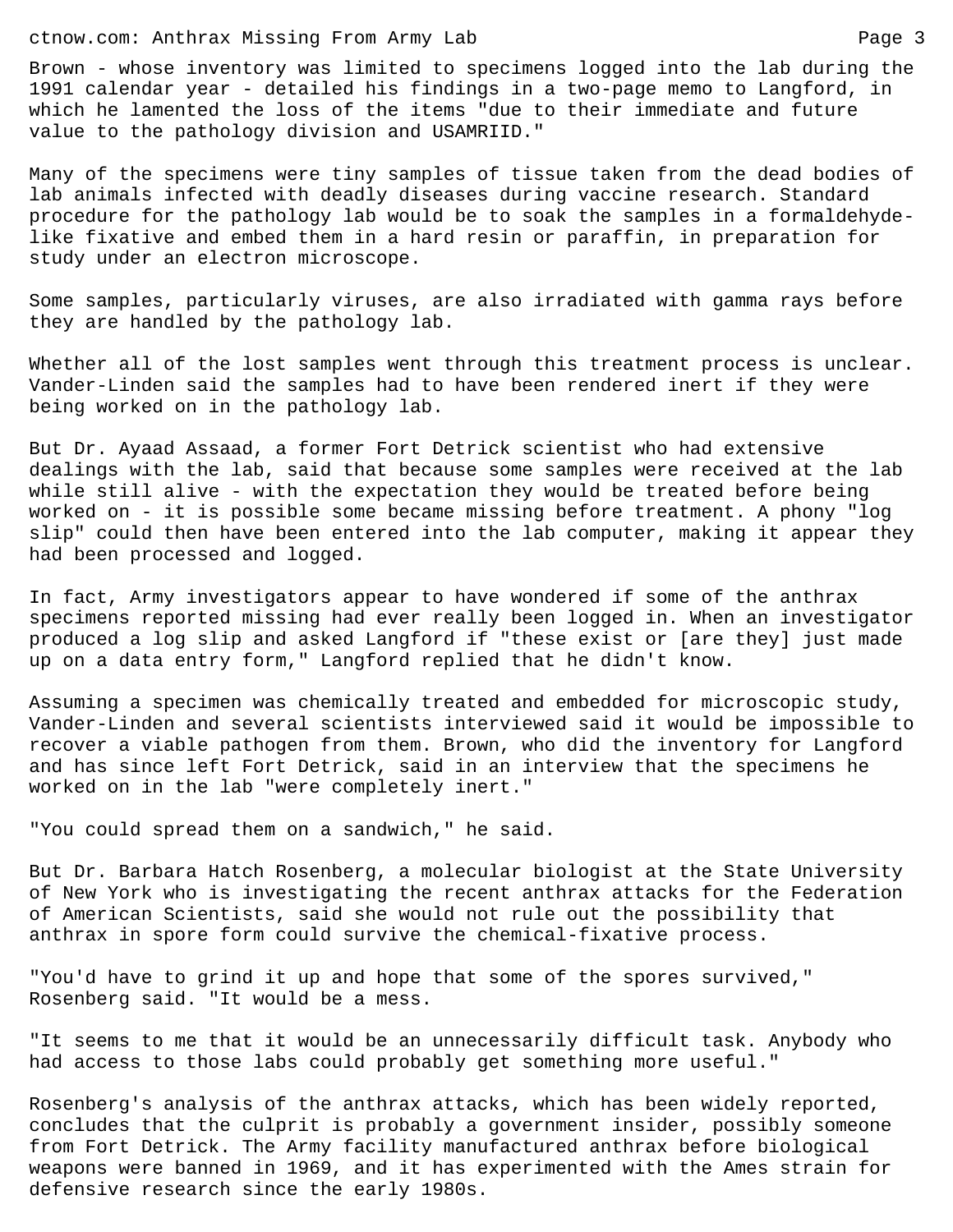Vander-Linden said that one of the two sets of anthrax specimens listed as missing at Fort Detrick was the Vollum strain, which was used in the early days of the U.S. biological weapons program. It was not clear what the type of anthrax in the other missing specimen was.

Eric Oldenberg, a soldier and pathology lab technician who left Fort Detrick and is now a police detective in Phoenix, said in an interview that Ames was the only anthrax strain he worked with in the lab.

## **Late-Night Research**

More troubling to Langford than the missing specimens was what investigators called "surreptitious" work being done in the pathology lab late at night and on weekends.

Dr. Mary Beth Downs told investigators that she had come to work several times in January and February of 1992 to find that someone had been in the lab at odd hours, clumsily using the sophisticated electron microscope to conduct some kind of off-the-books research.

After one weekend in February, Downs discovered that someone had been in the lab using the microscope to take photos of slides, and apparently had forgotten to reset a feature on the microscope that imprints each photo with a label. After taking a few pictures of her own slides that morning, Downs was surprised to see "Antrax 005" emblazoned on her negatives.

Downs also noted that an automatic counter on the camera, like an odometer on a car, had been rolled back to hide the fact that pictures had been taken over the weekend. She wrote of her findings in a memo to Langford, noting that whoever was using the microscope was "either in a big hurry or didn't know what they were doing."

It is unclear if the Army ever got to the bottom of the incident, and some lab insiders believed concerns about it were overblown. Brown said many Army officers did not understand the scientific process, which he said doesn't always follow a 9-to-5 schedule.

"People all over the base knew that they could come in at anytime and get on the microscope," Brown said. "If you had security clearance, the guard isn't going to ask you if you are qualified to use the equipment. I'm sure people used it often without our knowledge."

Documents from the inquiry show that one unauthorized person who was observed entering the lab building at night was Langford's predecessor, Lt. Col. Philip Zack, who at the time no longer worked at Fort Detrick. A surveillance camera recorded Zack being let in at 8:40 p.m. on Jan. 23, 1992, apparently by Dr. Marian Rippy, a lab pathologist and close friend of Zack's, according to a report filed by a security guard.

Zack could not be reached for comment. In an interview this week, Rippy said that she doesn't remember letting Zack in, but that he occasionally stopped by after he was transferred off the base.